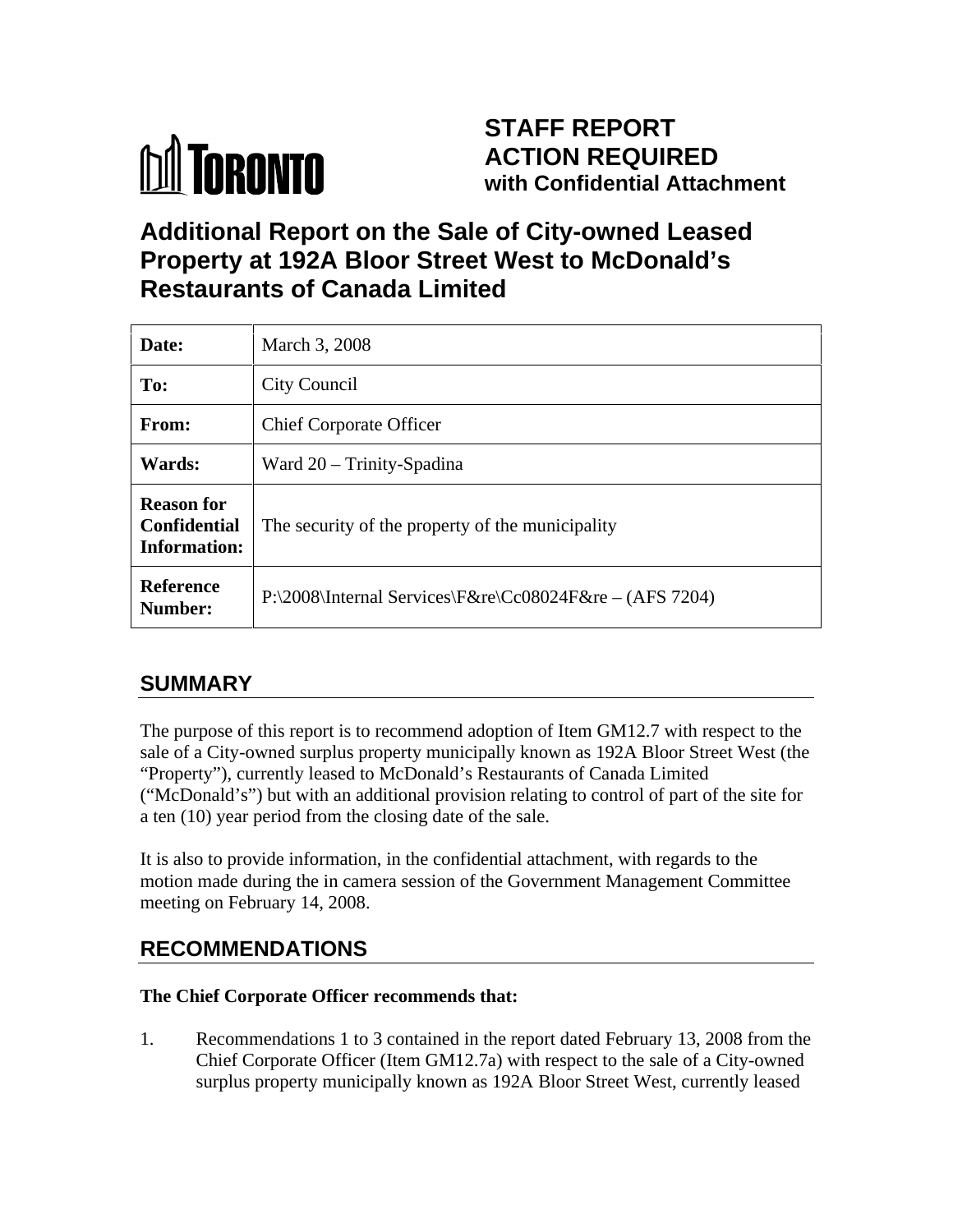to McDonald's Restaurants of Canada Limited, be adopted with amendments as described in Appendix 1.

2. The confidential information in Attachment 1 to this report and to the reports dated January 3, 2008 and February 13, 2008 remain confidential.

#### **Financial Impact**

The financial impact is the same as described in Item GM12.7a, irrespective of whether or not this report is adopted.

The Deputy City Manager and Chief Financial Officer has reviewed this report and agrees with the financial impact information.

#### **DECISION HISTORY**

The Government Management Committee, at its meeting on February 14, 2008, considered Item GM12.7 and recommends to Council that City staff be instructed to proceed renewing the lease of 192A Bloor Street West, in accordance with the lease. The Government Management Committee also gave in camera, confidential instructions to the Chief Corporate Officer. This report is provided in response to those instructions.

#### **ISSUE BACKGROUND**

Staff's previous reports, Items GM12.7and Gm12.7a, recommending the sale of the Property, were considered at the Government Management Committee meeting on February 14, 2008. The Government Management Committee, during the in camera session of its meeting on February 14, 2008, also directs staff to report directly to Council, if necessary, on this matter.

#### **COMMENTS**

Staff conducted further discussions with McDonald's subsequent to the Government Management Committee meeting with a view to determining whether McDonald's was willing to improve its Offer to Purchase. McDonald's was not prepared to make any changes to the financial terms of the Offer to Purchase, but has agreed to an additional provision whereby the land (airspace) measuring from 100 metres above grade of the Property is leased back to the City for a nominal sum, for a period of ten (10) years from the closing date of the sale and substantially on the terms as described in Appendix 1 of this report. In this way, the City would be in control of this area for a ten (10) year period.